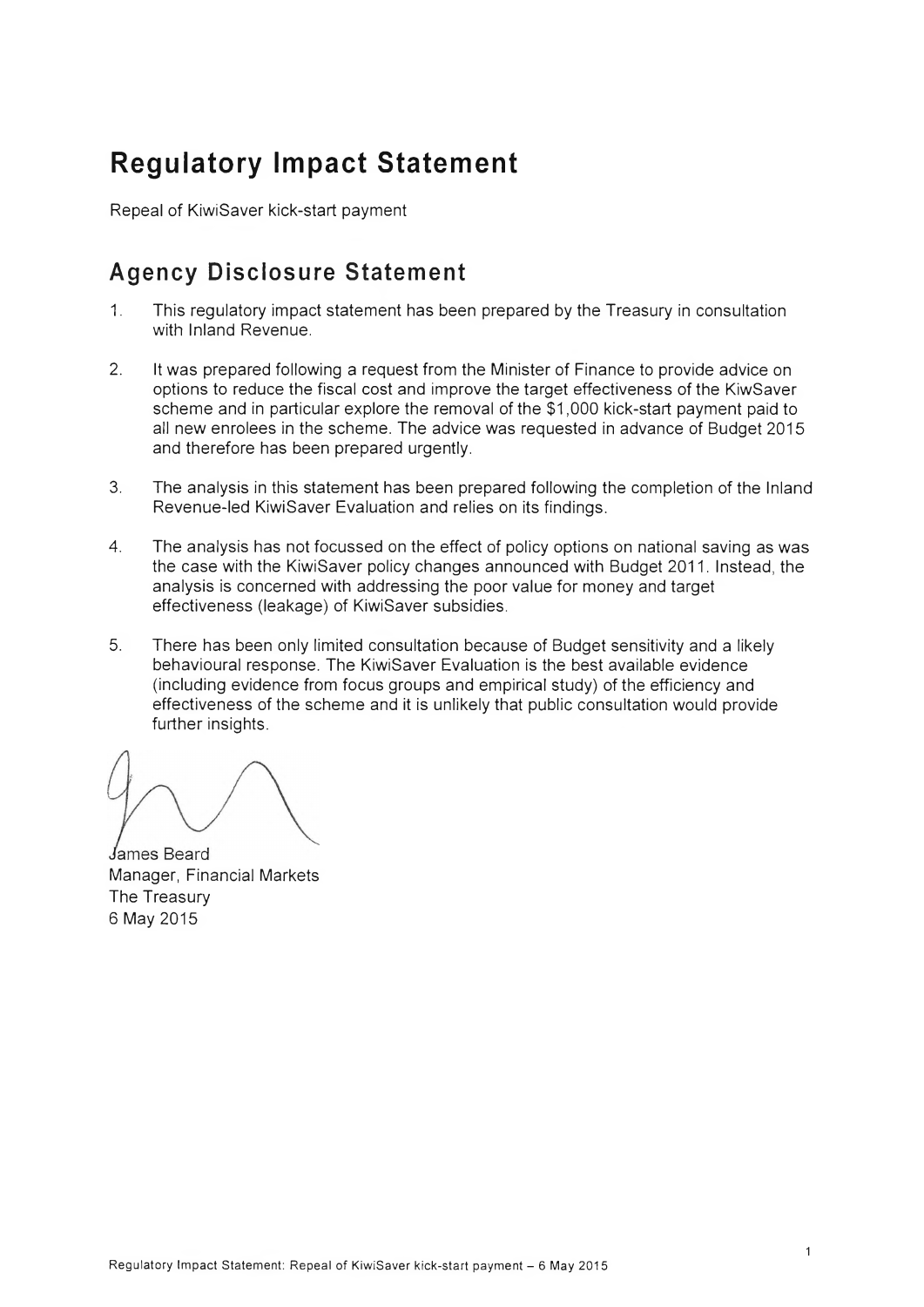### Executive summary

- 6. The recent Inland Revenue Evaluation finds that KiwiSaver is a very costly voluntary savings scheme which has not substantially increased savings despite encouraging enrolment of a large number of individuals. This regulatory impact statement analyses the options for changes to KiwiSaver policy settings, the forecast fiscal savings and likely behavioural responses.
- 7. The options to reduce fiscal cost (and therefore increase the value for money of the scheme) involve reducing or removing the subsidies: the \$1,000 kick-start payment and/or the annual member tax credits. Options to address target effectiveness of the scheme - increasing the extent to which KiwiSaver encourages *additional* saving among those who would otherwise face a diminution of living standards in retirement are more difficult.
- 8. This regulatory impact statement addresses these options and concludes that the choice to change KiwiSaver subsidies depends on Ministers relative prioritisation of competing fiscal demands and encouraging saving in the scheme.

### Status quo and problem definition

- 9. The KiwiSaver scheme currently costs around \$800 million in subsidies per annum and the Government has spent in excess of \$6 billion on it since inception in 2006. There are currently two subsidies: a one-off \$1,000 kick-start payment paid to all new enrolees in the scheme (the kick-start) and an annual member tax credit paid to members of up to a maximum of \$521 (annual MTC). The scheme also has ongoing Inland Revenue administration costs.
- 10. A seven year evaluation of KiwiSaver concluded in 2014 (the Evaluation) and the Evaluation reports will be published soon (we expect in line with Budget 2015). The Evaluation has broadly found that the scheme has been successful in attracting significant numbers of members and Inland Revenue's role in the scheme has functioned well. However, the scheme has delivered very poor value for the Crown's subsidies. A high degree of leakage to people outside the target group for KiwiSaver and substitution from other savings has occurred. Estimates range from zero to onethird of KiwiSaver balances representing new household savings. It should be noted that the maximum annual MTC has already been halved from its original level together with other changes to KiwiSaver with Budget 2011 and this improved the value for money of the scheme. Figure 1 below illustrates the changes in contributions to KiwiSaver accounts.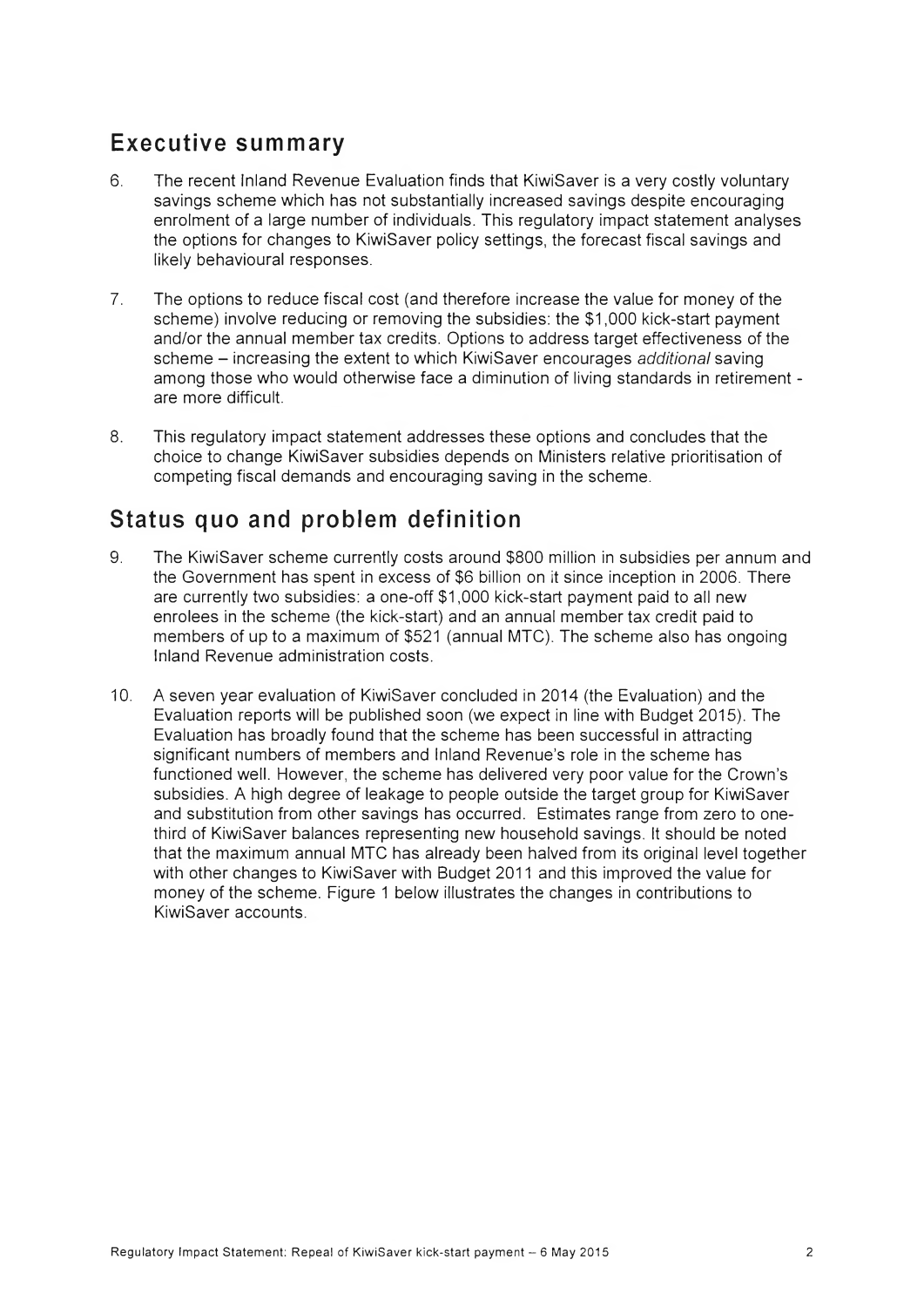

**Figure 1: KiwiSaver contributions, 2008-2014 (June years)**

*Source: Statistics NZ*

11. The Minister of Finance requested that the Treasury provide some options for changes to KiwiSaver to reduce headline costs to the Crown and to reduce the degree of leakage.

### **Objectives**

- 12. The objectives for any changes to KiwiSaver policy settings are to:
	- a. Improve the value for money of the KiwiSaver scheme and reduce the headline costs to help achieve the Government's fiscal objectives; and
	- b. Improve the target effectiveness of the KiwiSaver scheme (i.e. reduce the leakage to non-target individuals) without discouraging increased levels of private household savings and a long-term savings habit among the target population of the KiwiSaver Act.
- 13. The KiwiSaver Evaluation highlighted the success of the administrative simplicity of the scheme. It broadly concluded that the Inland Revenue's role as a clearing house for contributions and the administrative design and interplay between members, employers, Inland Revenue and providers had been a major contributing factor to the large degree of uptake. Likewise, the automatic enrolment features of the scheme have been effective at ensuring high rates of enrolment among salary and wage earners. Therefore, an objective is to retain the principal administrative features of KiwiSaver.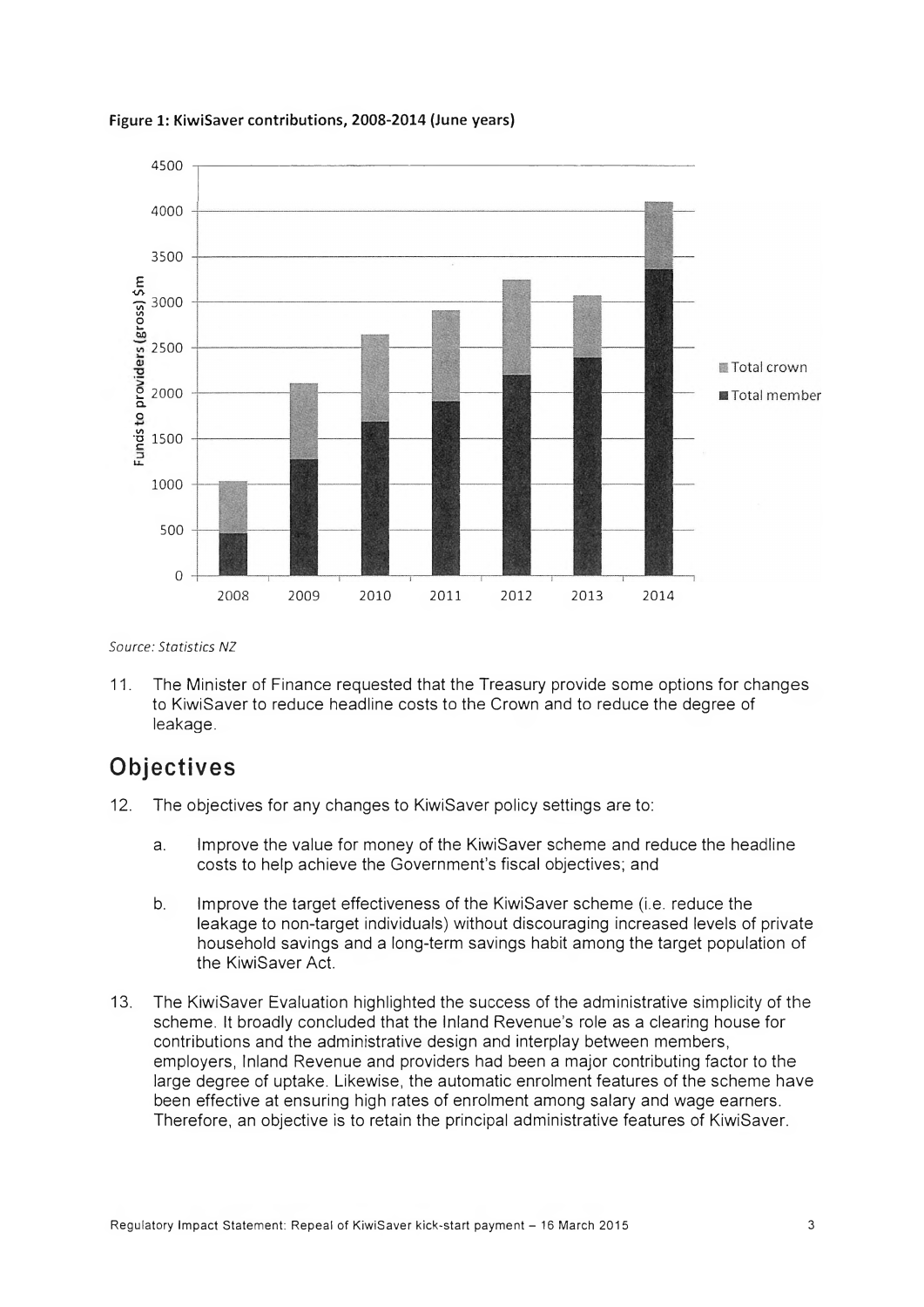14. There is a timing constraint as the Minister of Finance aims to achieve these objectives with the passing of Budget 2015.

## Background Policy Considerations

#### Difficulties in defining the target population for KiwiSaver for "value for money"

- 15. The value for money of KiwiSaver policy is a measure of how much it costs the Government to prompt an additional dollar of savings from the target population. Value for money is related to the degree of leakage from payment of the Crown subsidies to individuals outside of the target population.
- 16. Assessing value for money is difficult due to the imprecision inherent in the wording of the purpose in section 3 of the KiwiSaver Act. That purpose refers to boosting savings among

*"individuals who are not in a position to enjoy standards of living in retirement similar to those in pre-retirement'.*

17. The target population of KiwiSaver is thus a sub-set of individuals aged 18-64; children and those who have reached the eligibility age for New Zealand Superannuation (65) are outside. However, it is not possible to identify this sub-set by reference to income bands or employment status (or other measures commonly used to define eligibility for Government support). In order to overcome this problem, the value for money analysis in the Evaluation is based on the self-reporting by respondents to surveys conducted by Colmar Brunton in 2010 and 2014 and is also based on the methodology in a Treasury Working Paper by Law, Meehan, Scobie (2011).

#### Difficulties in addressing leakage

- 18. In order to assess whether KiwiSaver had successfully helped the target group, two conditions had to be satisfied (which were the best proxies available for the stated purpose of section 3 of the KiwiSaver Act).
- 19. First, the individual in question had to have reported an expected retirement income shortfall, measured as the difference between the annual income they said they expected to have in retirement (the median was \$35,000) and that which they said they would need to meet their basic needs (the median was \$33,000). Only 20% of KiwiSaver members had an expected retirement income shortfall. The proportion of non KiwiSaver members who reported an expected retirement income shortfall was similarly low, at 24%.
- 20. Law, Meehan and Scobie (2011) undertook regression analysis to try and identify factors associated with the levels of individuals' expected retirement income shortfalls (or excesses). The key result was that only two factors were associated with a reduced likelihood of reporting an expected retirement income shortfall. These were having higher income, or being a non salary / wage earner (i.e. being self employed, unemployed or not in the labour force). In both cases, however, the relationship is weak. These two factors are far from being perfect predictors of whether or not a KiwiSaver member belongs to the target group.
- 21. The second necessary condition was that upon joining KiwiSaver that individual had to substantially increase their savings as a result. In particular more than 30% of an individual's contributions to KiwiSaver had to represent additional savings. Only a third of individuals who reported a retirement income shortfall met this additional condition.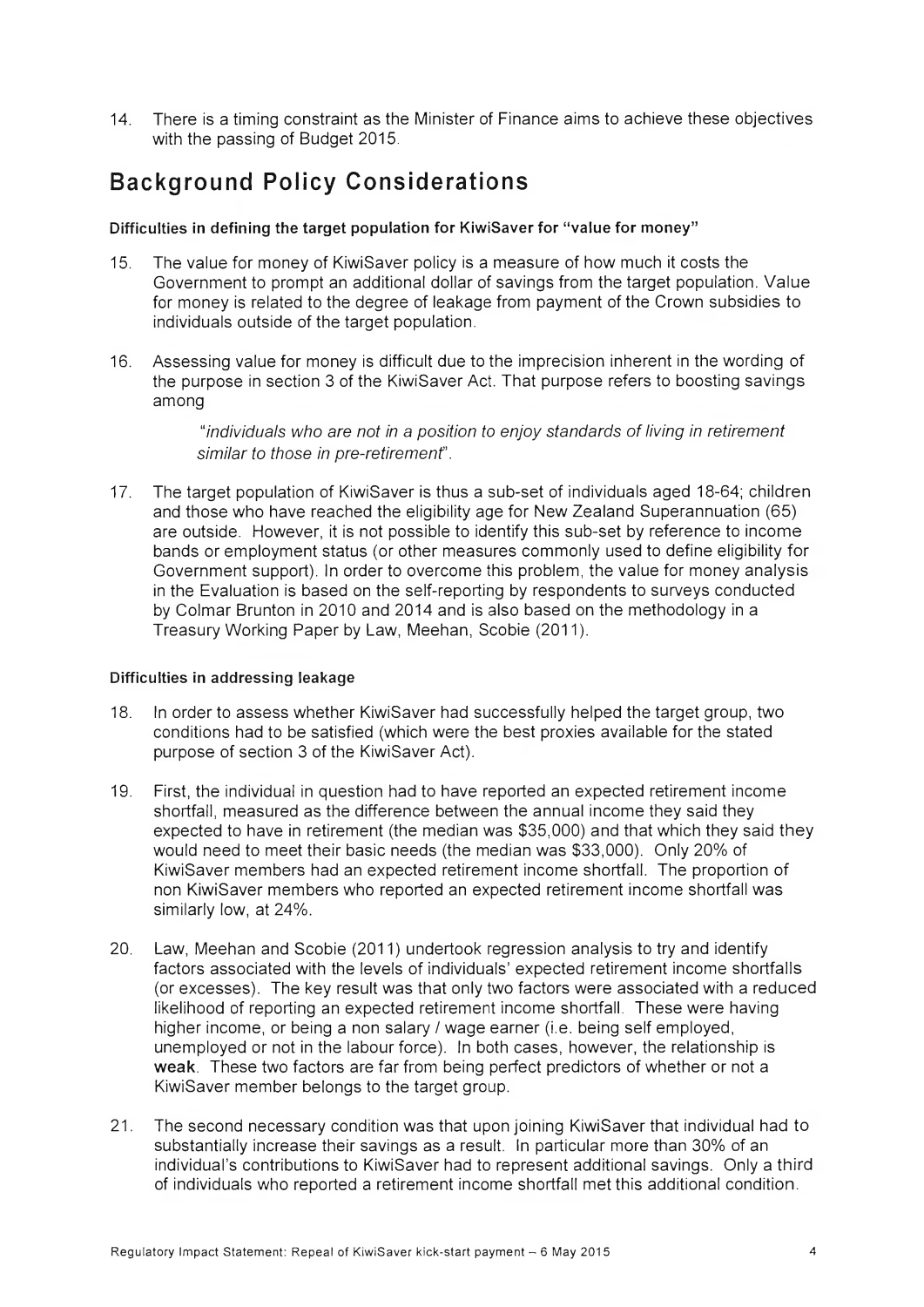- 22. Only 7% of KiwiSaver members met these two conditions and therefore belonged to the programme's target group.<sup>1</sup> 93% of KiwiSaver members did not meet one or both conditions so are described as contributing to leakage from the scheme.
- 23. The figure for leakage of 43% which Inland Revenue have used in their Value for Money report in the Evaluation (but sourced from Law, Meehan and Scobie (2011)) relaxes the first of these two conditions. In particular, rather than calculating expected retirement income shortfalls based on the annual income individuals said they would need to meet their basic needs, the calculation uses the higher level of income individuals said they would need to be comfortable (the median was \$45,000).
- 24. Regardless of definition much of the following logic applies: For a policy change to improve leakage, at least one of three things would be required.
	- a. First, more people could be somehow caused to have an expected retirement income shortfall. However, this is obviously not desirable.
	- b. Second, the extent to which KiwiSaver generates additional saving would need to increase. It is not at all clear how this could be achieved and indeed recent evidence (Law and Scobie (2014)) suggests KiwiSaver may not be delivering any additional savings amongst members on average.
	- c. This leaves reducing membership of KiwiSaver amongst individuals who do not report an expected retirement income shortfall (80% of members). To achieve this would require being able to easily identify these people. However, this would be extremely difficult given the aforementioned inability to define the target population for KiwiSaver using conventional socio-economic metrics or identifiers (such as income).

#### Targeting measures to improve leakage is difficult

25. Even if KiwiSaver membership were restricted to those on relatively low incomes or only salary and wage earners, we would not expect to see a substantial improvement in leakage. Furthermore, such changes would add to the complexity of the scheme, which would undermine the success of the administration of KiwiSaver as identified in the Evaluation. Therefore implementing targeting measures which improve leakage is difficult.

# Available Options

- 26. We therefore look below at measures to improve the value for money of the scheme by reducing its costs.
- 27. The options available to improve value for money include to:
	- a. Remove the kick-start or reduce its scope or generosity; and/or
	- b. Remove the annual MTCs or reduce the scope or generosity.

<sup>1</sup> It is likely that a similarly low proportion of people who were not members of KiwiSaver at the time of the study would be part of the programme's target group as defined.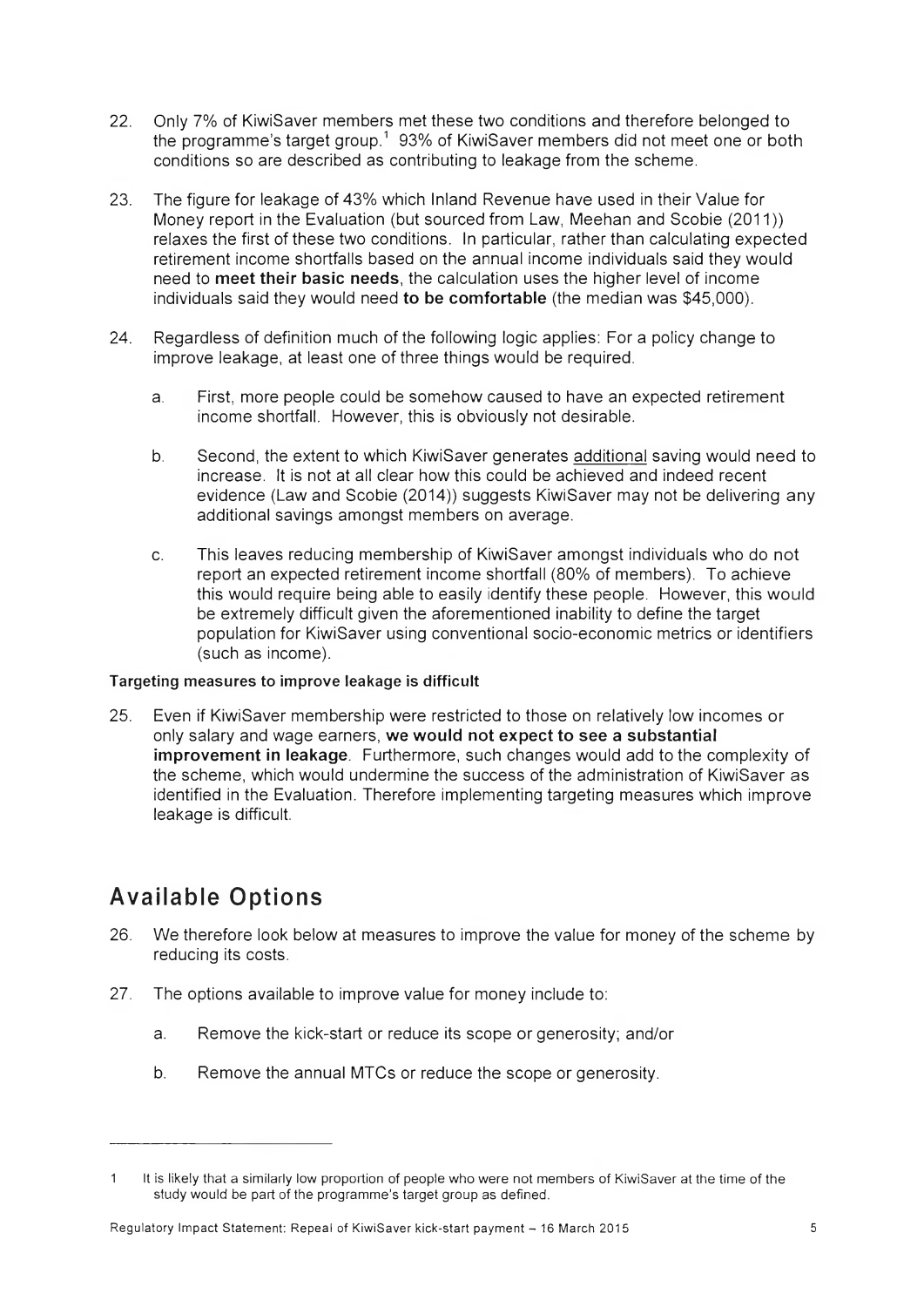- 28. A more fundamental review of the purpose in section 3 of the KiwiSaver Act to address the aforementioned problems arising from the imprecise definition of a target population would be officials' preferred option. However, this option is not within the scope of the present exercise which was to identify measures to improve KiwiSaver effectiveness in light of the Evaluation and reduce fiscal cost.
- 29. The option analysis in the following uses forecasts of KiwiSaver enrolments (and the associated fiscal cost of subsidies) provided by Inland Revenue. The fiscal savings from the available options are shown in illustrative examples in table 1 below:

| Option                                                                                                                                                                                                                                         | 2014/15 | 2015/16 | 2016/17 | 2017/18 | 2018/19 |
|------------------------------------------------------------------------------------------------------------------------------------------------------------------------------------------------------------------------------------------------|---------|---------|---------|---------|---------|
| <b>KickStart</b>                                                                                                                                                                                                                               |         |         |         |         |         |
| Removed<br>Removed for                                                                                                                                                                                                                         | $17*$   | 175     | 126     | 106     | 107     |
| under 18s                                                                                                                                                                                                                                      | $2*$    | 28      | 13      | 13      | 12      |
| Member Tax<br>Credit                                                                                                                                                                                                                           |         |         |         |         |         |
| Removed                                                                                                                                                                                                                                        |         | 709     | 756     | 795     | 832     |
| Halved**<br>$\bullet$ . The set of the set of the set of the set of the set of the set of the set of the set of the set of the set of the set of the set of the set of the set of the set of the set of the set of the set of the set of the s |         | 339     | 362     | 381     | 399     |

Table 1 - Annual estimated fiscal savings from illustrative changes to KiwiSaver kick-start and Member Tax Credit (\$m) - based on IRD preliminary BEFU data

\* Assuming a Budget next-day effective date

\*\*Assuming half of the non-salary-and-wage-earners left KiwiSaver or took contribution holidays after the policy change and the same proportion of dollar amount saved in 2014/15 applies to pre-reduction forecasts in subsequent years.

#### Remove or reduce the generosity of the kick-start

- 30. A removal of the kick start would save fiscal costs which, under present policy settings and given present trends in KiwiSaver membership, are expected to be \$175m in 2015/2016 falling to \$107m by 2018/19. By reducing the headline cost of the scheme, the value for money of the policy would be improved (as set out below).
- 31. The removal of the kick-start would reduce the attractiveness and enrolment rate into KiwiSaver by the self-employed. Regression analysis in Law, Scobie and Meehan (2011) also found that the self-employed are less likely to fall within the target population of the KiwiSaver Act, however, that relationship is weak. Therefore, removal or reduction of the kick-start may marginally improve the target effectiveness.
- 32. The behavioural response from salary and wage earners would likely be lower than for the self-employed because for many salary and wage earners, the greater incentive for joining KiwiSaver is related to the employer contributions of minimum 3% of gross income in addition to ongoing annual MTCs. Therefore removal or reduction of the kick-start would reduce fiscal costs without reducing savings rates, thus increasing value for money.

#### Change the scope of eligibility for the kick-start - under-18s not eligible

33. Removal of the kick-start altogether for those under-18 years of age would reduce the headline cost and therefore improve value for money. This option would also improve target effectiveness because under-18 year olds are outside of the target group for the policy. Assuming that this simply delays the point at which people join (i.e. someone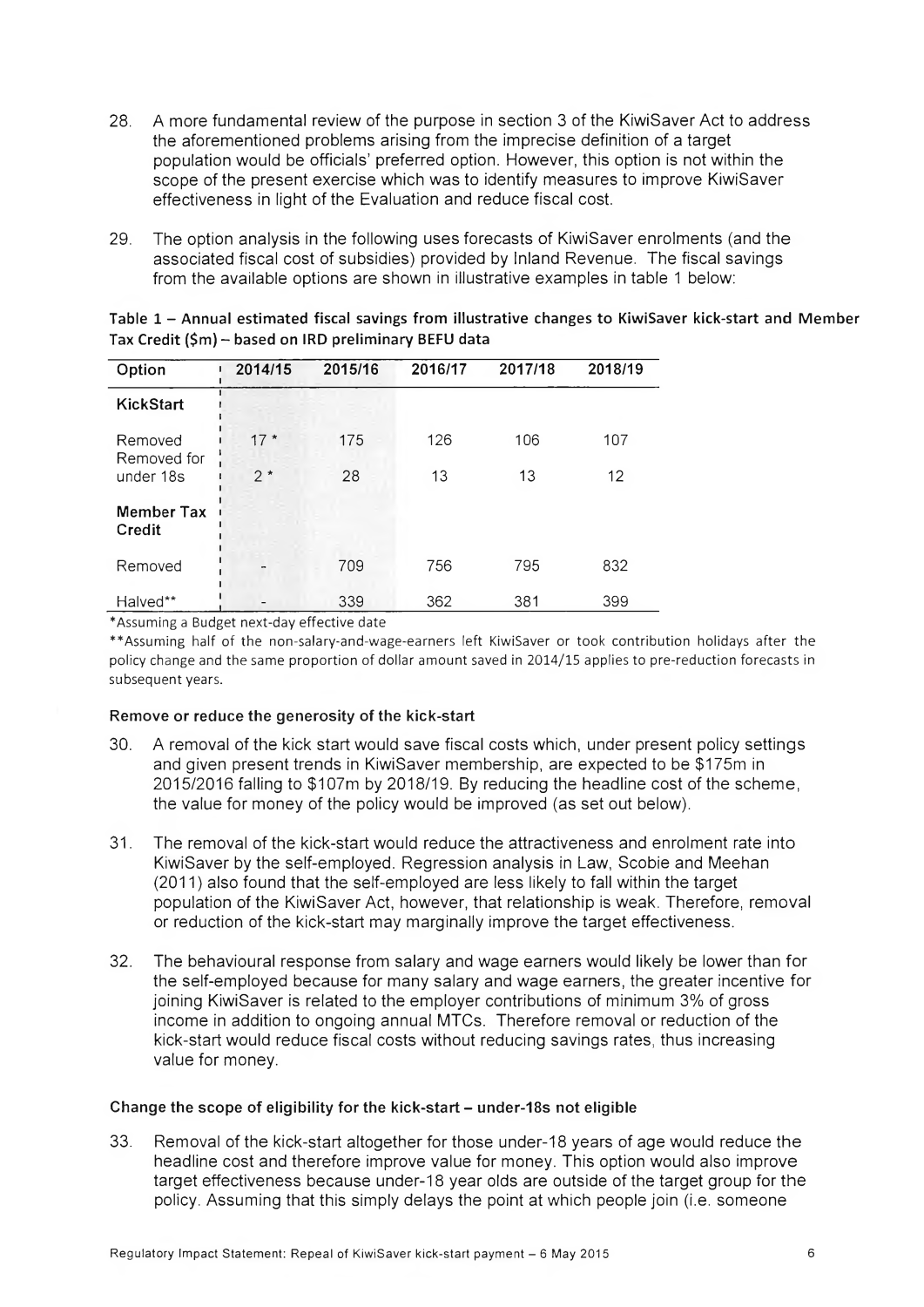who would have joined in 2015 when aged 16 will now join in 2017 when they turn 18) this option generates estimated annual fiscal savings of \$28m in 2015/16 falling to \$12m in 2018/19.

#### Remove or reduce the generosity of the annual MTCs

- 34. Removing the annual MTCs completely would save fiscal costs which, under present policy settings and given present trends in KiwiSaver membership, are expected to be \$709m in 2015/16 rising to \$832m in 2018/19.
- 35. These estimates take account of the current distribution of annual MTCs and include a behavioural response (ceasing making contributions) from those people with no salary or wage income such as the self-employed.
- 36. No reduction in contributions to the scheme (which would include a reduction in contributions, increases in members taking contribution holidays or a reduction in enrolment) by salary and wage earners is assumed as a result of removing (or reducing) the annual MTCs. This is because annual MTCs for most people in this group will be substantially smaller than the compulsory 3% employer contribution to KiwiSaver which will continue to provide a substantial incentive to both join and contribute to KiwiSaver. This is supported by observations of the contributions rate after the Budget 2011 changes to KiwiSaver annual MTCs (see figure 1 above).
- 37. The annual MTCs however may have more of a sustained incentive effect on making contributions (at least up to contributions of \$1,042.86 per annum) to KiwiSaver than the kick-start which merely encourages joining the scheme.
- 38. The annual MTCs also have higher marginal utility to lower income earners. Evidence suggests that lower income earners are more likely to be in the KiwiSaver target group (however the relationship is quite weak). Therefore, removing or reducing the annual MTCs may marginally reduce the (already low) target effectiveness.

#### Change the scope of eligibility for annual MTCs

- 39. As discussed above, it is very difficult to target KiwiSaver subsidies, including the annual MTCs to the target population of the policy with reference to conventional socioeconomic indicators such as income. While those on higher incomes were found in Law, Meehan and Scobie (2011) to have less of a saving 'problem', the relationship between higher incomes and a lack of a retirement savings deficit is very weak.
- 40. Therefore, we have not considered policy options to change the scope of eligibility for the annual MTCs.

#### Retaining successful elements of KiwiSaver

41. As the KiwiSaver Evaluation highlights, the scheme has had administrative success. The enrolments in the scheme have exceeded expectations. The automatic enrolment features have also been successful in boosting and retaining participation in a savings scheme and opt-out rates are declining. Therefore changes should not compromise the administrative efficiency.

### Impacts

42. The likely impacts of the proposals considered in this statement are as follows: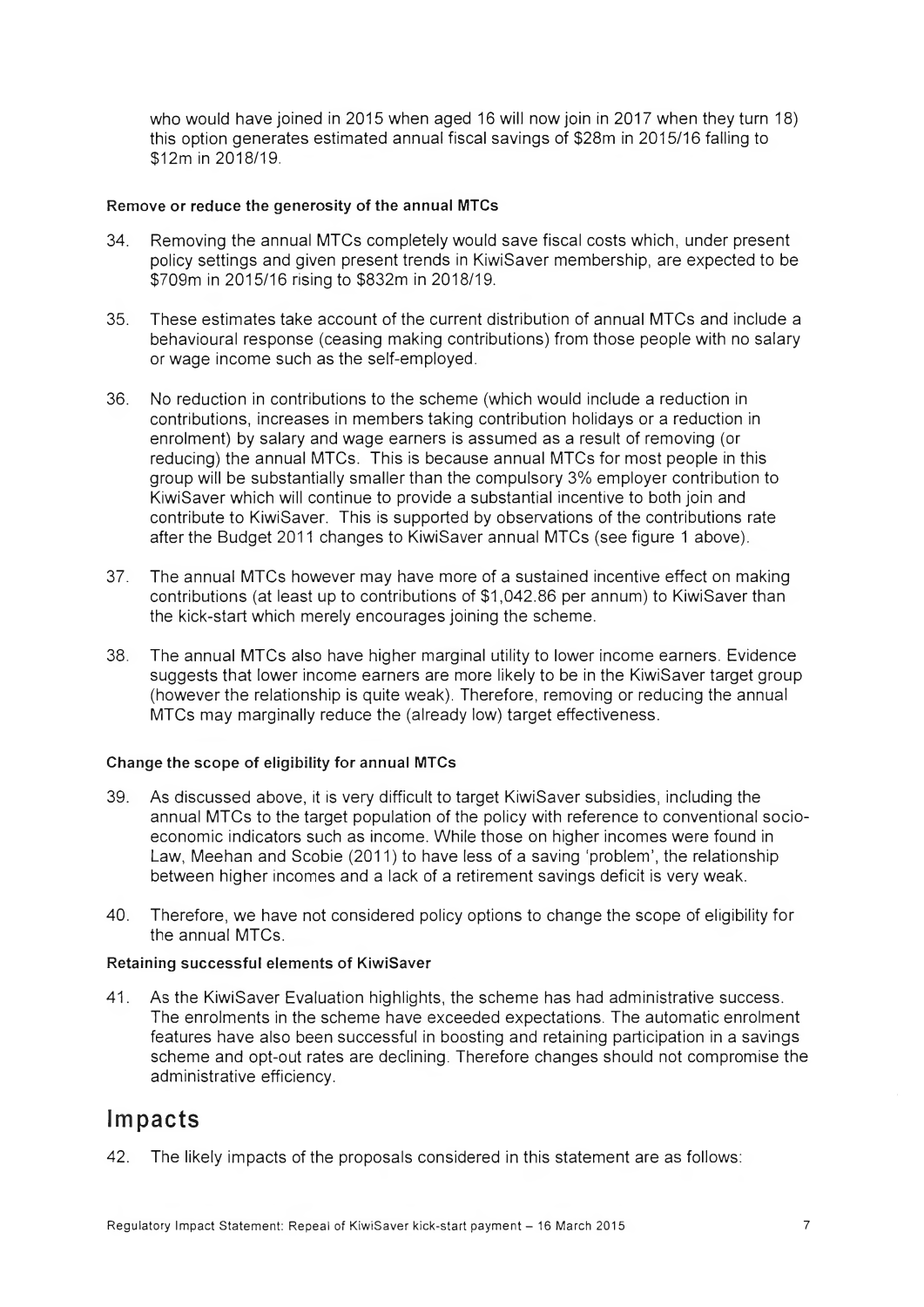- 43. On KiwiSaver members:
	- a. There is likely to be a limited effect on savings behaviour if the proposed changes to the kick-start and/or annual MTC are pursued;
	- b. If the kick-start is reduced or removed then new enrolees in KiwiSaver will have lower KiwiSaver balances at retirement due to reduced subsidies (and returns on those amounts); and
	- c. If the annual MTCs are reduced or removed then KiwiSaver members will have lower KiwiSaver balances at retirement due to the reduced subsidies (and returns on those amounts).
- 44. On KiwiSaver providers:
	- a. Lower numbers of KiwiSaver members (particularly among the self-employed and children) and therefore lower revenues from fees and/or a greater number of dormant accounts (if affected individuals stop contributing); and
	- b. Cost of preparing revised publicity material and amended staff training requirements, particularly in the period immediately after implementation. We expect that the impacts will be low if providers can rely on normal turnover of publicity material and on Inland Revenue publicity material. The legislation to give effect to this proposal will provide relief to KiwiSaver providers for compliance with disclosure requirements.
- 45. On employers: there may be some impacts on information and education provided to employees about KiwiSaver, however, much of this is provided by Inland Revenue in any case.
- 46. On Inland Revenue:
	- a. Administrative costs of changing systems to remove the relevant subsidies. In the case of a removal of the kick-start, this amounts to \$210,000 (including contingency). Changes to the annual MTCs will require more significant system changes and would require a 12-month lead in time and a costing is not available.
- 47. On other Government agencies:
	- a. Administrative costs of changing publicity material and guidance on KiwiSaver subsidies.

#### National saving, one-off enrolment and HomeStart

- 48. The analysis has focussed on fiscal savings from changes to KiwiSaver. We have not undertaken a comprehensive analysis of the effects of these policy changes on other policy issues which have been discussed in the context of KiwiSaver changes in the past.
- 49. The 2011 Budget changes to KiwiSaver removed the tax-free status of employer contributions to KiwiSaver, halved the annual member tax credit and increased the compulsory employer and employee contribution rates to 3%. A future one-off enrolment exercise was also announced, subject to a fiscal surplus. The Treasury's advice in advance of those changes analysed the effect of policy options on national savings (and the NilP). The current advice has not analysed those matters, however, we note that if the same logic were applied, a reduction in KiwiSaver subsidies would positively affect national savings based on available evidence.
- 50. The Government still intends to conduct a one-off enrolment exercise when fiscal conditions allow. This would increase membership in KiwiSaver by taking advantage of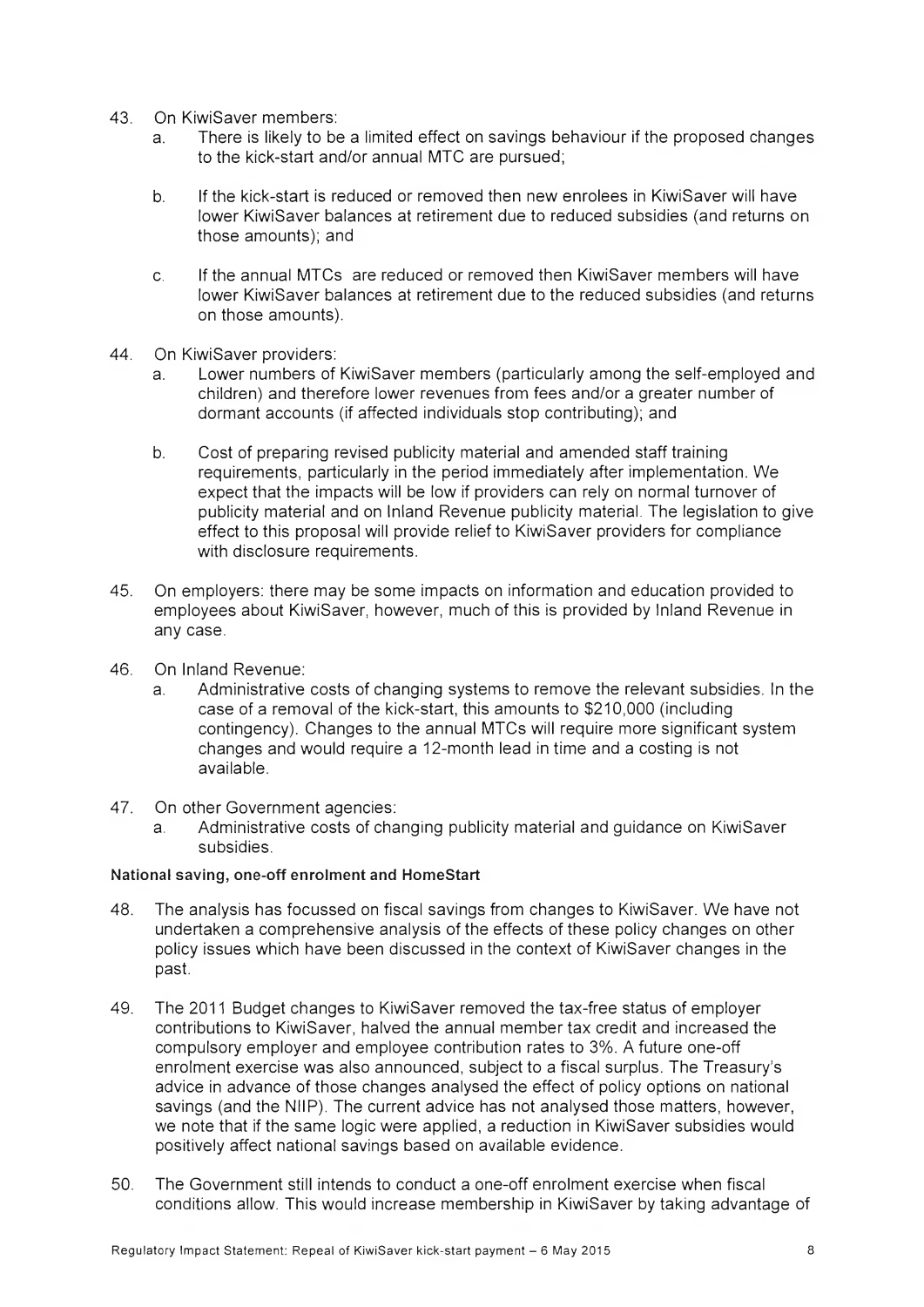individuals' inertia as individuals are more likely to stay put in the scheme once already enrolled (and required to actively take steps to "opt-out"). This would only have a positive effect on national saving under the condition that the increased cost from annual MTC payments (public dis-saving) did not exceed the additionality in private saving, which Law, Meehan & Scobie (2011) estimates to be one-third.

- 51. Individuals who are not engaged in personal financial management and thus myopic about retirement saving can also have welfare-enhancing outcomes if their decision to save is made for them by automatic enrolment. It is possible that these are the individuals most likely to passively remain in KiwiSaver following auto-enrolment. Individuals who are saving appropriately will at best not experience any improvement in welfare, while individuals who are already saving too much may have their welfare reduced.
- 52. Finally, the Government's HomeStart policy allows KiwiSaver members to use the annual member tax credit payments towards a first home deposit under that scheme. We have not considered the extent to which a reduction in the generosity of the kick start and annual member tax credits will affect the future success (or otherwise) of the HomeStart policy.

### Consultation

- 53. We have consulted with inland Revenue in relation to the policy options and implementation of these within the constraints of Budget 2015. The Ministry of Business Innovation and Employment (Consumer and Commercial Law section) were consulted. The Department of Prime Minister and Cabinet was informed.
- 54. The consultation was necessarily limited due to the Budget sensitivity of this matter and the Ministerial prioritisation given to it.

### Conclusions and recommendations

- 55. Removing of reducing the generosity of KiwiSaver subsidies would improve the value for money of the scheme. However, it is highly unlikely that the target effectiveness can be materially improved if the target group remains as defined by the Act.
- 56. The extent and scope of a reduction or removal of the KiwiSaver subsidies (i.e. whether to cease the kick-start or annual MTCs or adjust their generosity) would depend on the relative prioritisation Ministers wish to give to competing fiscal strategy concerns and Government policies.

### Implementation plan

- 57. Amendments to the KiwiSaver Act 2006 will be required to give effect to the proposals contained herein.. Amendments will also be required to the Securities Act 1978 and Financial Markets Conduct Act 2013 (for those providers who have transitioned over to the new regime) to provide relief to KiwiSaver providers whose offer documents and investment statements may breach disclosure rules because those documents will still contain the current rules relating to investors' entitlement to the kick-start and/or annual MTCs.
- 58. In order to achieve the desired fiscal savings in respect of the removal of the kick-start, it will be necessary to announce the policy change and pass the legislation at the same time. This is because fiscal savings would be undermined if individuals could enrol in